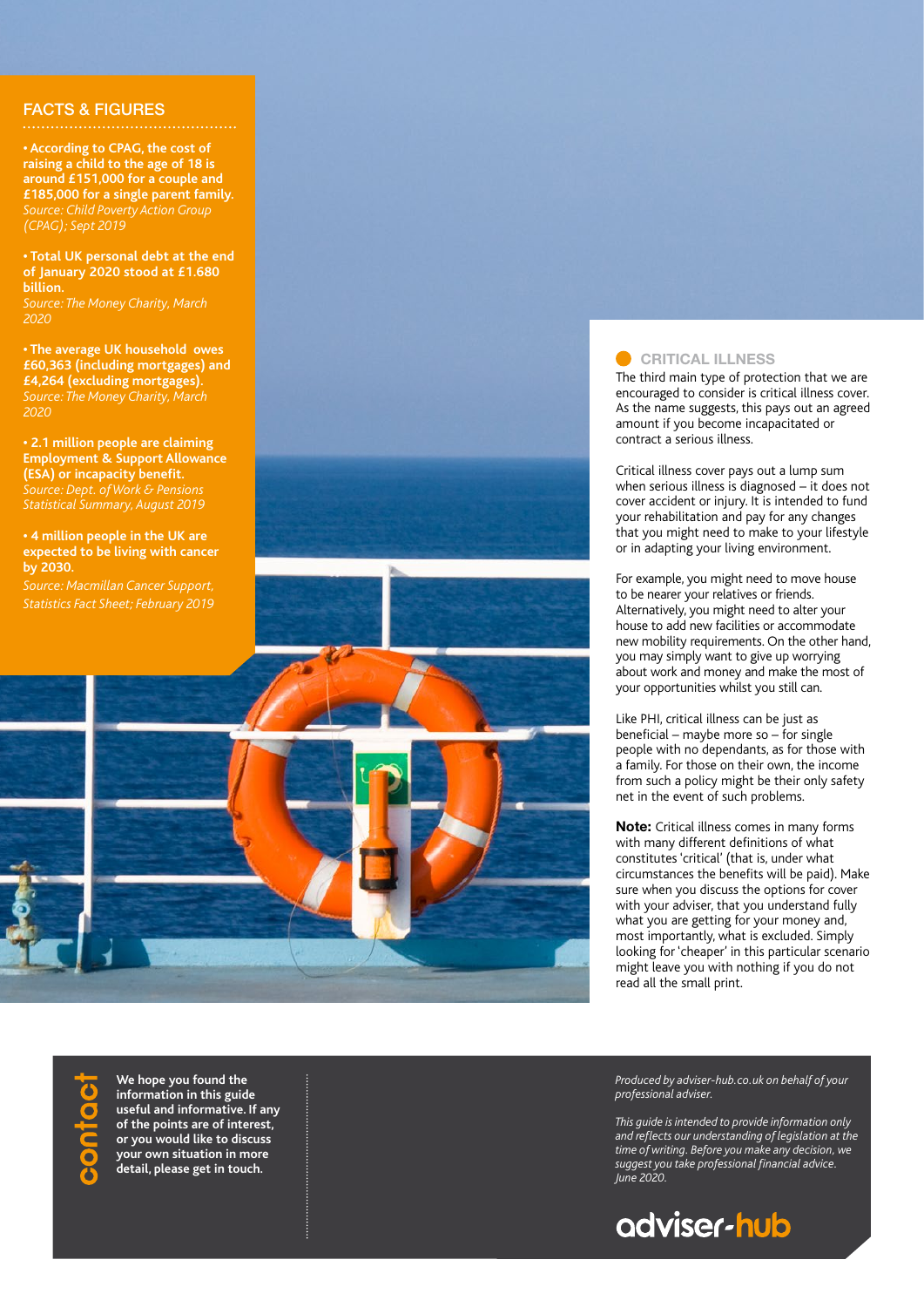

# **YOUR INCOME** PROTECTING

**It is a sad fact that while most of us are quite happy to insure our car, our house, our travel arrangements – even our mobile phones – to their full value, few of us take quite as much care over our own health and that of our loved ones.** 

According to figures produced by the Association of British Insurers (ABI), 19.3 million of the UK's 26.5 million households had contents insurance in 2018/19, whereas only 4.8 million had whole-of-life assurance, 0.6 million had term life insurance and only 0.2 million had income protection insurance.

This guide is designed to highlight the issues that might concern you and introduce you to the different types of cover available to help secure your family's future. We outline the different types of insurance and what they could provide and try to give you a basic idea of how to work out the sort of cover you might need.

If any of the information needs further explanation, or you need more details on how your own situation might be best served, please do not hesitate to give us a call on the number enclosed.

### **WHY INCOME PROTECTION?**

It is true that not everyone needs cover. Life insurance, for example, pays out a lump sum on death. For a family with small children, the need for this cover is obvious. Remove the

family's main breadwinner, for example, and it would not take very long before the financial stability of the family was seriously affected. Remove the primary carer, and a replacement needs to be found.

However, if you are single and have no financial dependants, you might consider it a waste of time leaving a lump sum that is unnecessary and will just cost you money to fund. Nevertheless, if you are single, you should still consider what would happen if you fall ill or have an accident and are unable to work. The state benefits available are only intended to provide a safety net. They will not help you keep up a lifestyle of holidays and eating out or make any inroads into repaying a mortgage.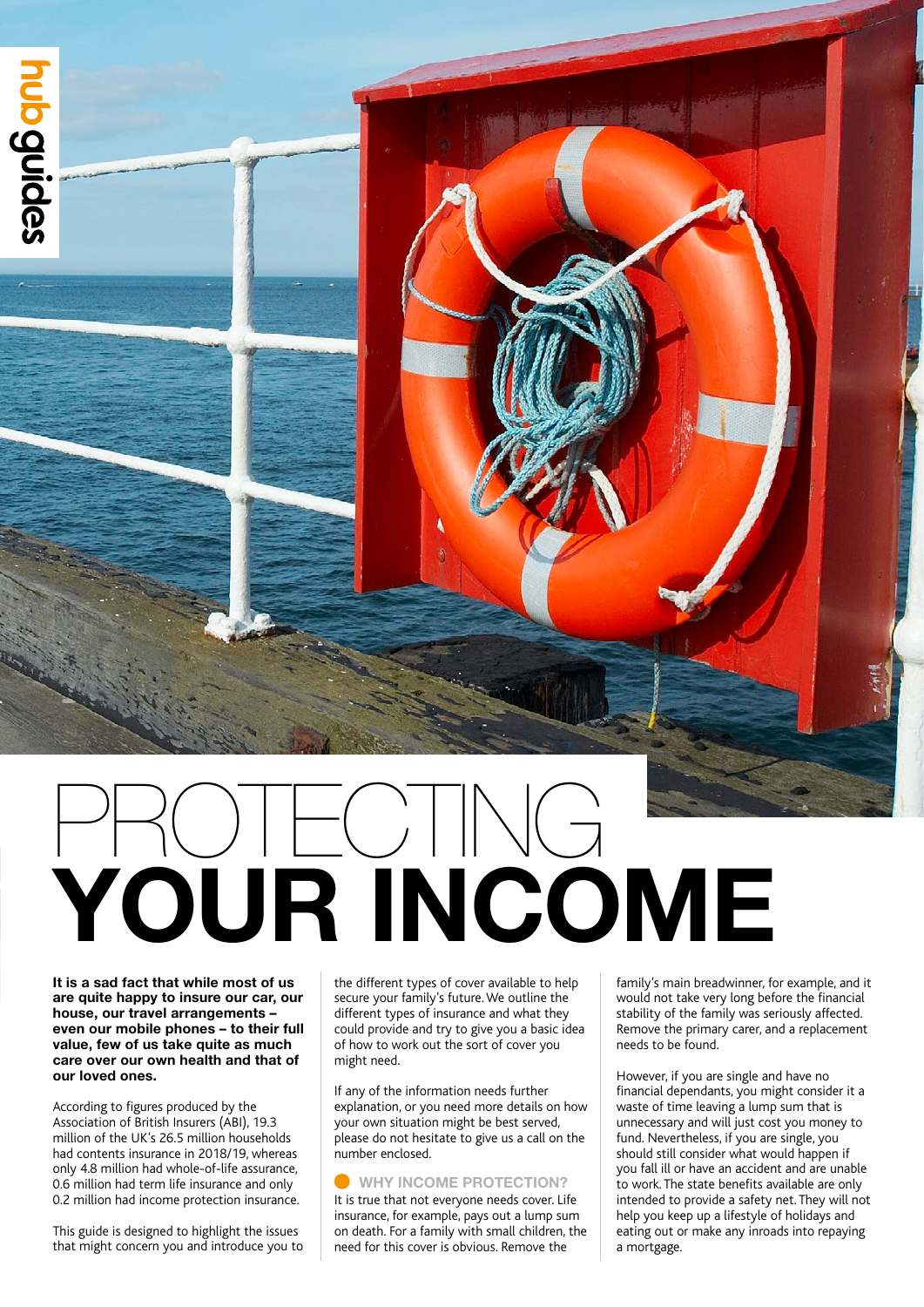

### Therefore, before you make any decisions, you need to look at your own situation. Some of the following questions may help you to start prioritising what is most important to you:

- Do you have young children or others who depend on you financially?
- How old are your dependants?
- Will your dependants be heading to university?
- Do you pay school fees or nursing-home fees for others?
- Will any current dependants become financially independent and if so, how soon will that be?
- Do you have debts (including a mortgage) that your beneficiaries could not manage, even if it were only for a short time?
- Do you have investments that might provide an income if you were unable to work?
- Do you have any assets that could be sold if you were unable to work?
- Would you need to move house if you were less mobile?
- How do you travel about?
- How far are you from friends, relatives and local amenities?

As you can probably tell, this guide is not just about life cover. It is also about raising awareness of the impact of being unable to work, perhaps through accident or ill health, for the long term. While it is unlikely that any of these issues will affect every individual reading this guide, they will affect some readers in future. It does not cost much to make sure that, if it happens to you, you are fully prepared.

# PROTECTION **OPTIONS**

### **"THIS GUIDE IS NOT JUST ABOUT LIFE COVER. IT IS ALSO ABOUT RAISING AWARENESS OF THE IMPACT OF BEING UNABLE TO WORK"**

### **LIFE ASSURANCE**

Life assurance is a staple form of protection that most of us understand and many see as a necessity.

The most common reason for buying a life assurance policy is to cover a mortgage but it should also form part of any review we undertake – perhaps after getting married or, more likely, when we have children. Their financial future and care needs to be secured, just in case the worst happens.

For a single person with no dependants, life assurance may be completely unnecessary. If you have debts and no savings, however, then a small amount might be useful. There is also an argument that you should cover a mortgage but if you are happy to pass the property back to the bank, or if your beneficiaries are more than able to cover mortgage payments while the house is sold, then there might be no need for it.

#### **Life assurance comes in three main forms:**

- Level term assurance: in return for a fixed monthly premium, a fixed amount of cover is provided that will become payable to your beneficiaries if you die within a set period of time.
- Decreasing term assurance: this also provides a pre-agreed level of cover that becomes payable if you die within a set

period; in this case, however, that level of cover decreases over the term. This makes it particularly suitable – and more cost-effective than level term – for covering reducing liabilities such as repayment mortgages or loans.

• Whole-of-life : as the name implies, this covers you for a fixed amount of cover for the rest of your life  $-$  but, as the payout is guaranteed (in other words, there is zero chance you will outlive the policy itself unless you stop paying the premiums), it can be more expensive and may even come with reviewable premiums. Nevertheless, this type of policy can prove particularly useful for inheritance tax planning where the liability is definite and will not change and, when written in trust, can ensure that money is put in the right hands in advance of any bill needing to be paid.

If you have dependants, you need to consider the consequences for them if your income were removed. Your income pays for the mortgage or rent, for food, utilities, entertainment, holidays and maybe school or university fees. Without you, the family would need to source an income from elsewhere – which might mean children losing their carer or going out to work rather than entering higher education.